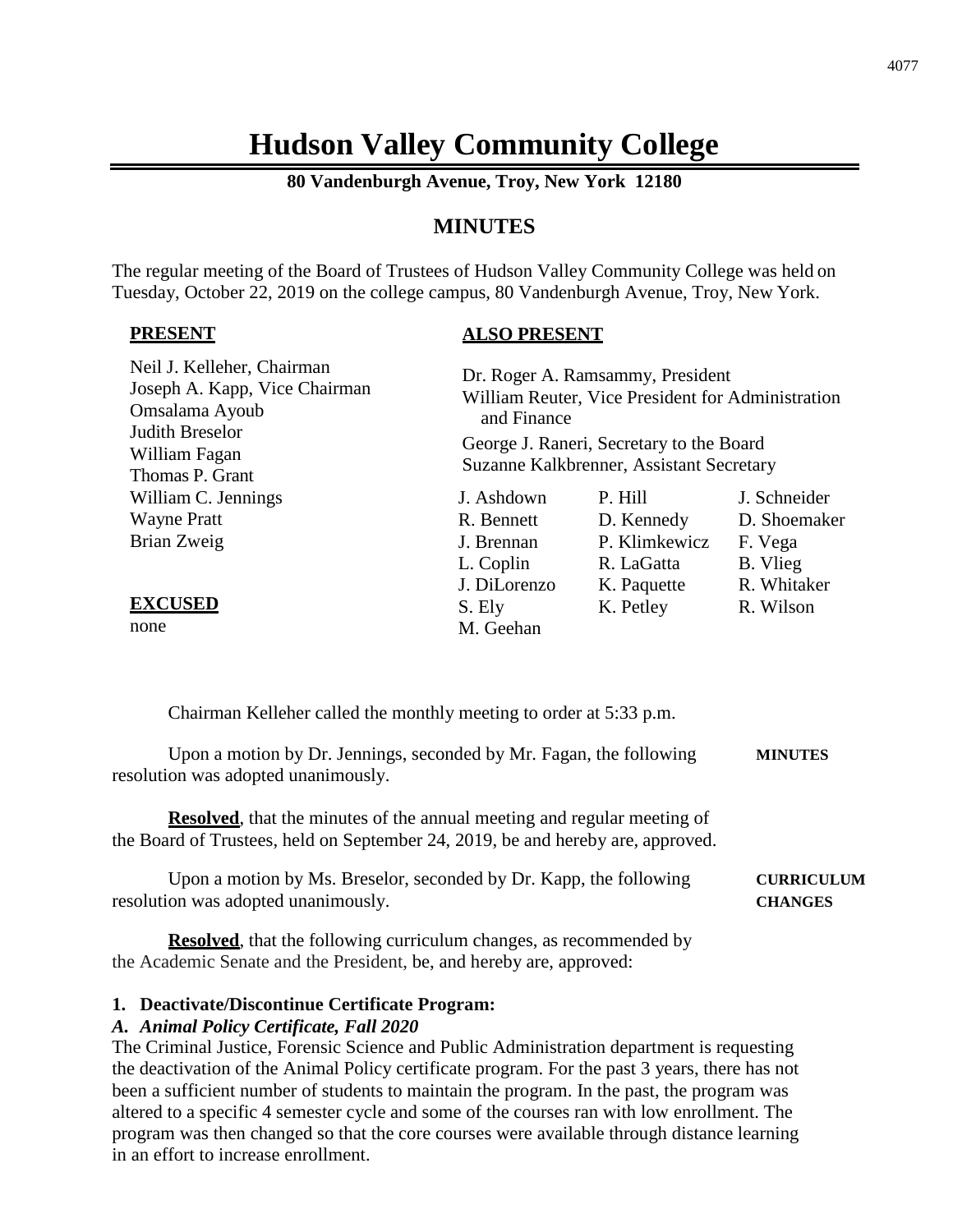Last year, SUNY informed us that the college was required to offer the courses on a 2 semester basis so students could complete the certificate program in 1 year (or 2 semesters). This mandate decreased enrollment in courses further. The next attempt to maintain the program was to require only 4 core courses. This still did not see sufficient enrollment to continue the certificate program, which is the reason deactivation and eventually discontinuing the program is necessary.

The courses will still continue to be offered.

# **2. Re-Activate Certificate Program:**

# *A. Bereavement Studies Certificate, Spring 2020*

Bereavement and grief counseling is one of the fastest growing areas in the human services and health care fields. The previous Bereavement Study Certificate program was focused toward a much smaller segment of individuals.

The Mortuary Science department is looking to expand this certificate to a vast community of not only funeral professionals but counselors, pastoral care, social workers and mental health providers as well as those who focus on providing bereavement and grief counseling. Since there is no bereavement certificate currently available locally, reactivating this program would provide an opportunity. The department feels that with the proper marketing, they can reasonably expect an enrollment of 20 students.

# **3. Change in Program Title:**

# *A. Mathematics and Science A.S. Degree, Fall 2020*

This is a STEM program, therefore having Liberal Arts and Science as part of its name is unnecessary and may be confusing to students. Removing Liberal Arts from the program's name will make it clearer that this is a STEM program.

| Current:                       | New:                    |
|--------------------------------|-------------------------|
| Liberal Arts and Science—      | Mathematics and Science |
| <b>Mathematics and Science</b> | A.S. Degree             |
| A.S. Degree                    |                         |

Upon a motion by Ms. Ayoub, seconded by Dr. Jennings, the following **POLICY:** resolution was adopted unanimously. **TEXT MESSAGING**

**Resolved**, that the request for approval of the policy entitled, "Text **COLLEGE** Messaging as Official College Communication Tool," as recommended by the **COMMUNICATION** Academic Senate and the President, be and hereby is, approved. The policy shall **TOOL** read as follows:

# **Text Messaging as Official College Communication Tool**

Based on the reliance and acceptance of electronic communications email messages and portal announcements are considered an official means of communication with students of Hudson Valley Community College. Text messaging to students is an additional, optional means of communication through an approved college platform. Students are expected to comply with the Computer Use Policy when using the email and portal systems.

**AS OFFICIAL**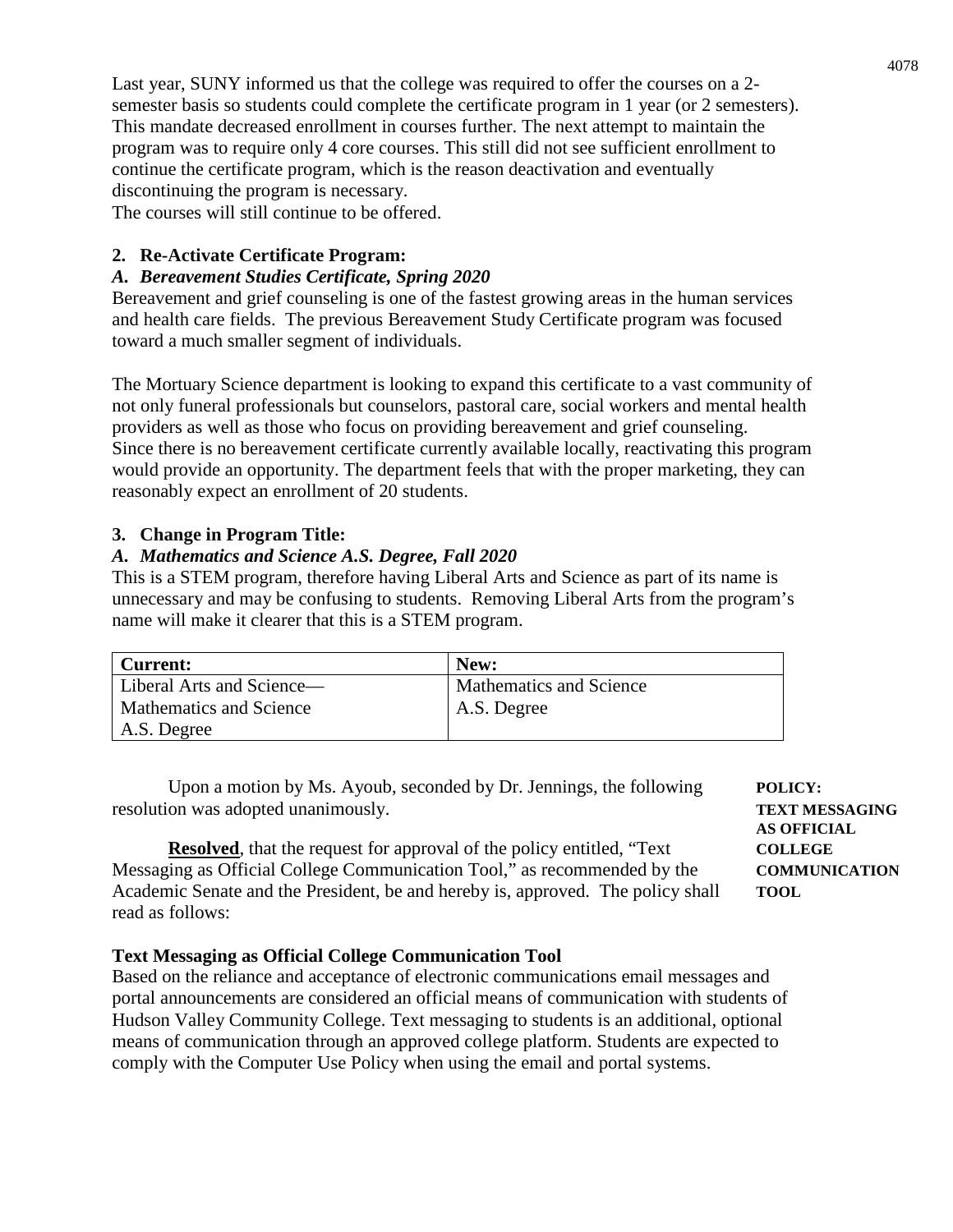**Resolved**, that the request for approval of the Core Values of the College, as recommended by the Academic Senate and the President, be and hereby are, approved. They shall read as follows:

# **LEADS – Leadership, Excellence, Accessibility, Diversity, Service**

#### **Hudson Valley Community College is committed to: LEADERSHIP.**

Hudson Valley provides rigorous academic curricula and challenging co-curricular opportunities to promote the development of leadership qualities in students and to facilitate leadership development among faculty, staff, and students. Whether in our classrooms, labs, online environment, or throughout the Capital Region, Hudson Valley faculty, staff, and students lead the higher education landscape while developing the next generation of global citizens.

#### **Hudson Valley Community College is committed to: EXCELLENCE.**

Hudson Valley's commitment to excellence impels faculty, staff, and students to consistently strive for outcomes that are exemplary rather than simply satisfactory. This striving for excellence touches on all aspects of life at our institution, from academic programs (oncampus, online, off-campus) to our environment, from student services to athletics, from publications to our daily activities. We celebrate our achievements and contributions to the greater society.

# **Hudson Valley Community College is committed to: ACCESSIBILITY.**

Accessibility to high-quality education is vital to the growth and prosperity of the local, national, and international communities. Hudson Valley provides educational access to a diverse community of traditional and non-traditional learners in an environment that fosters lifelong learning and freedom of inquiry and expression.

#### **Hudson Valley Community College is committed to: DIVERSITY.**

Each individual must be able to work and learn in an atmosphere of respect, dignity, and acceptance. Our commitment to diversity requires each of us to continuously ensure that our interactions are respectful, protect free speech, and inspire academic freedom. Hudson Valley values equity, inclusion, and dignity for all. We recognize that our differences make us stronger. We take action when we observe someone being treated unfairly or in a demeaning manner.

#### **Hudson Valley Community College is committed to: SERVICE.**

Meaningful service to students is at the center of life at Hudson Valley, as is service by students, staff, and faculty to our greater community. We share skills and expertise to assist others through campus clinics, off-campus internships, service learning, and numerous volunteer opportunities to extend the culture of service well beyond our campus.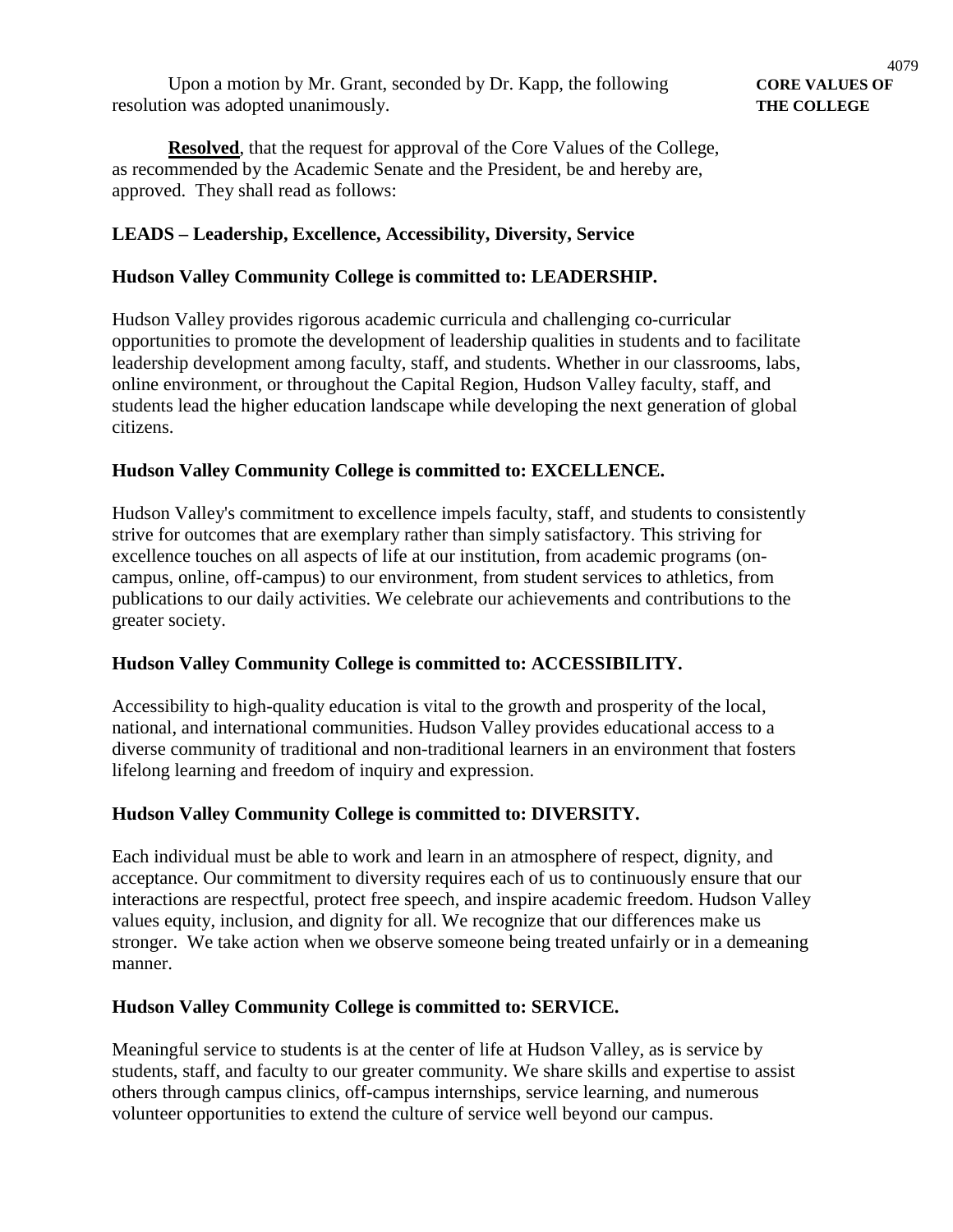Upon a motion by Mr. Zweig, seconded by Mr. Pratt, the following **RESIDENT TUITION** resolution was adopted unanimously. **RATES FOR 2019-20**

**Resolved,** that the request to extend resident tuition rates for the 2019-20 **FOR DISPLACED** academic year for students from Bahama Islands displaced by Hurricane Dorian, **STUDENTS FROM** be and hereby is, approved. The resolution shall read as follows: **BAHAMA ISLANDS**

# **RESOLUTION AUTHORIZING THE EXTENSION OF RESIDENT TUITION RATES FOR THE 2019-20 ACADEMIC YEAR FOR STUDENTS FROM BAHAMA ISLANDS DISPLACED BY HURRICANE DORIAN**

**WHEREAS,** a number of students from the Bahama Islands have been displaced as a consequence of Hurricane Dorian; and

**WHEREAS**, the infrastructure of these island communities have been substantially undermined by the hurricane and continue to be in a state of disrepair; and

**WHEREAS**, universities and higher education associations across the country have made and are continuing to make efforts to assist students displaced by Hurricane Dorian in the most expeditious and humanitarian manner possible; and

**WHEREAS**, Governor Cuomo has called upon SUNY to offer resident tuition rates to students displaced by Hurricane Dorian; and

**WHEREAS**, Hudson Valley Community College wishes to extend the benefit of resident tuition rates for the 2019-20 academic year to students from the Bahama Islands who have been displaced by Hurricane Dorian as a humanitarian response which acknowledges these students' *de facto* New York State residency status due to their inability to return home; now, therefore, be it

**RESOLVED**, that Hudson Valley Community College authorizes the approval to extend resident tuition rates for the 2019-20 academic year for students from the Bahama Islands displaced by Hurricane Dorian.

| Upon a motion by Mr. Pratt, seconded by Dr. Kapp, the following                     | <b>NAMED SPACES IN</b> |
|-------------------------------------------------------------------------------------|------------------------|
| resolution was adopted unanimously.                                                 | THE GENE F. HAAS       |
|                                                                                     | <b>CENTER FOR</b>      |
| <b>Resolved</b> , that the request for approval of named spaces in the Gene F. Haas | <b>ADVANCED</b>        |
| Center for Advanced manufacturing Skills, in recognition of leadership gifts, as    | <b>MANUFACTURING</b>   |
| recommended by the Foundation Board of Directors on October 11, 2019, be and        | <b>SKILLS</b>          |
| hereby is, approved. The spaces shall be named as follows:                          |                        |

| <b>Downstairs Location Description</b> | <b>Name on Sign</b>                      |
|----------------------------------------|------------------------------------------|
| Dedication Under Formula 1 Car         | <b>Haas Foundation</b>                   |
| Freshman Machining Laboratory          | Davis Family Freshman Machining Lab in   |
|                                        | memory of Daniel E. Davis                |
| <b>Senior Machining Laboratory</b>     | The McGill Family dedicated to Thomas J. |
|                                        | McGill                                   |
| <b>Advisement Center</b>               | Gale O'Gorman Academic Advisement Center |
|                                        | <b>GE</b> Power                          |

4080

**ACADEMIC YEAR**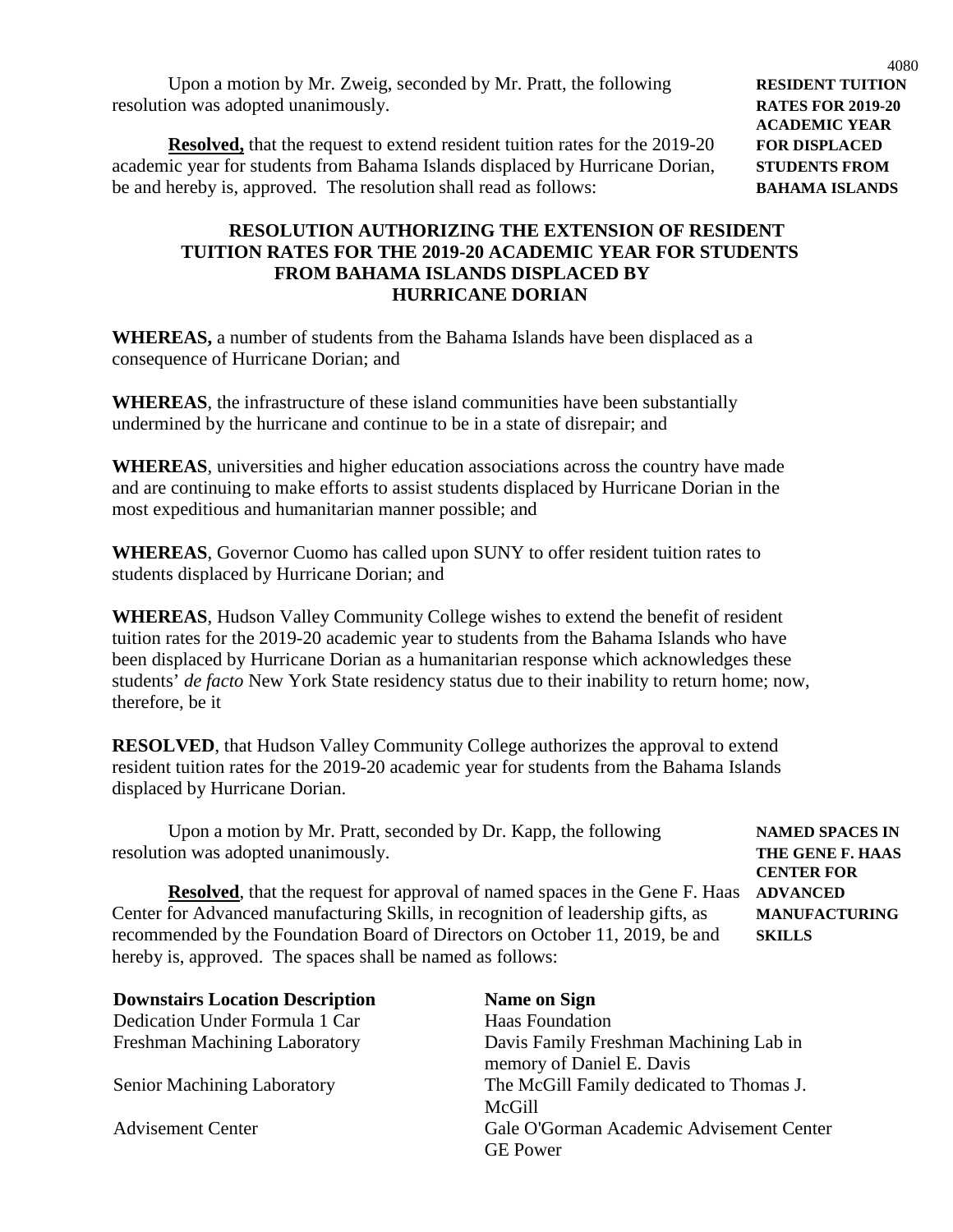Additive/Metallurgy Laboratory Peter H. Alexander '57 Capstone Assembly Lab Mosaic Associates Architects EDM Lab ONA Electro-Erosion, Inc. Lobby In Honor of Drew Matonak

# **Upstairs Location Description Mame on Sign Executive Conference Room WIDIA Product**

Cad/Cam Lab (212) Mastercam

Student Bistro Times Union/timesunion.com Conference Room CEN Manufacturing in honor of Jeffrey A. Lawrence Metrology Lab ZEISS Industrial Quality Solutions Industrial Maintenance Lab Simmons Machine Tool Corporation Industrial Maintenance Lab HFO Offices Allendale Machinery Family Andy, Christine, Marty & Neil WIDIA Products Group Executive Conference Room EOM Partner Office Allendale Machinery in appreciation to Professor David "The Lark" Larkin CAD Certificate Room Michael & Aimee Uccellini Ultra-Cad/Lab The Hearst Foundation, Inc. Student Lounge Cambridge Valley Machining, Inc. Classroom – 208 Chenango Valley Technologies, Inc. Classroom – 206 Specialty Silicone Products, Inc. Classroom – 204 VP & Professor Emeritus James LaGatta '67 & Regina LaGatta '73 Faculty Offices Faculty Offices Provided By: Professor James Hamilton Wynn Kintz Professor David & Janet Larkin James & AnneMarie McDermott Instructor Brian Wickham

| <b>INFORMATION ITEMS</b>                                                     | <b>INFORMATION</b> |  |
|------------------------------------------------------------------------------|--------------------|--|
| The following information items were noted:                                  | <b>ITEMS</b>       |  |
| A. FULL-TIME NON-TEACHING PROFESSIONALS                                      |                    |  |
| <b>Administration and Finance</b><br>1.                                      |                    |  |
| Deborah Dingman, Financial Analyst,                                          |                    |  |
| Budget Office,                                                               |                    |  |
| f/t appt., eff. $10/28/19$                                                   | \$53,500/yr        |  |
| Michael Hollister, Senior Computer                                           |                    |  |
| Programmer Analyst,                                                          |                    |  |
| <b>Information Technology Services,</b>                                      |                    |  |
| f/t appt., eff. $10/11/19$                                                   | \$78,000/yr        |  |
| Frank Montanaro, Application Specialist,<br>Information Technology Services, |                    |  |
| f/t appt., eff. $9/23/19$                                                    | \$65,000/yr        |  |
|                                                                              |                    |  |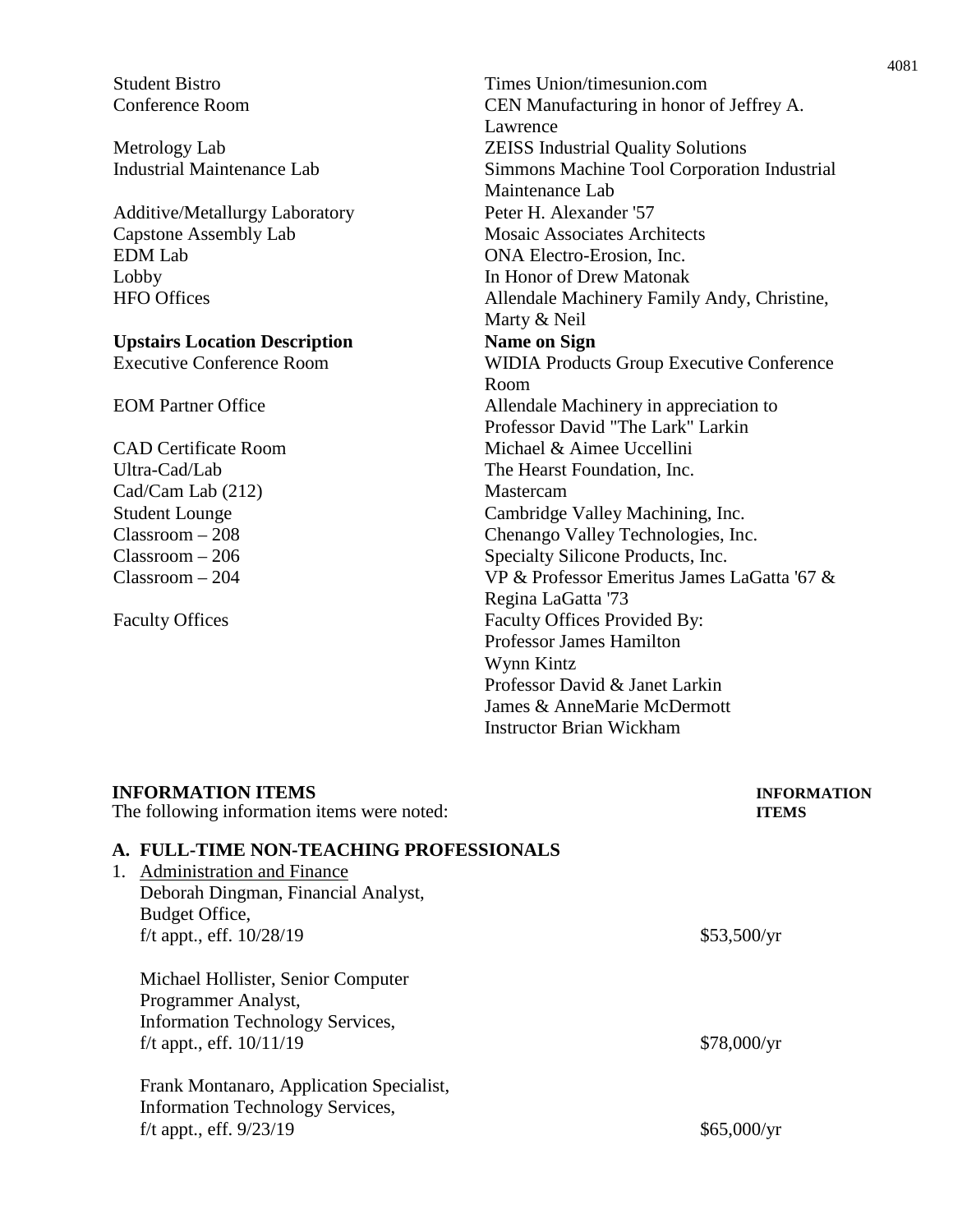| Kathryn Davis, State Certifying Officer,<br>Financial Aid,<br>$f/t$ appt., eff. $9/30/19$                                                                                      | \$40,000/yr   |
|--------------------------------------------------------------------------------------------------------------------------------------------------------------------------------|---------------|
| Kathleen Montesano Assistant Director,<br>Financial Aid,<br>f/t appt., eff. $9/30/19$                                                                                          | \$42,000/yr   |
| <b>B. PART-TIME FACULTY</b><br>1. Academic Affairs<br>Hamish McMillian, Instructor,<br>Community and Professional Education,<br>$p/t$ appt., eff. $9/26/19$                    | \$40.00/hr    |
| 2. EOC<br>Richard Wilson, Instructor,<br>E.O.C.,<br>p/t appt., eff. 9/23/19                                                                                                    | \$41.00/hr    |
| 3. School of Business and Liberal Arts<br>Shauna Anderson, Instructor,<br>English, Foreign Languages and English as a Second Language (shelf),<br>$p/t$ appt., eff. $10/10/19$ | $$1,136$ /sch |
| Joshua Martin, Instructor,<br>Human Services,<br>$p/t$ appt., eff. $1/21/20$                                                                                                   | \$1,136/sch   |
| Sandra Sheely, Instructor,<br>English, Foreign Languages and English as a Second Language (HS Model),<br>$p/t$ appt., eff. $10/10/19$                                          | \$0           |
| Andrew Sober, Instructor,<br>Fine Arts, Theatre Arts & Digital Media,<br>$p/t$ appt., eff. $1/21/20$                                                                           | \$1,136/sch   |
| 3. School of Health Sciences<br>Ann Marie Davis, Instructor,<br>Surgical Technologies,<br>$p/t$ appt., eff. $1/21/20$                                                          | $$1,136$ /sch |
| 4. School of Science, Technology, Engineering and Math<br>Lisa Lee, Instructor,<br>Mathematics and Engineering Science,<br>$p/t$ appt., eff. $1/21/20$                         | $$1,136$ /sch |
| Prakash Puri, Instructor,<br>Mathematics and Engineering Science,<br>$p/t$ appt. (shelf), eff. $10/11/19$ or thereafter                                                        | \$1,136/sch   |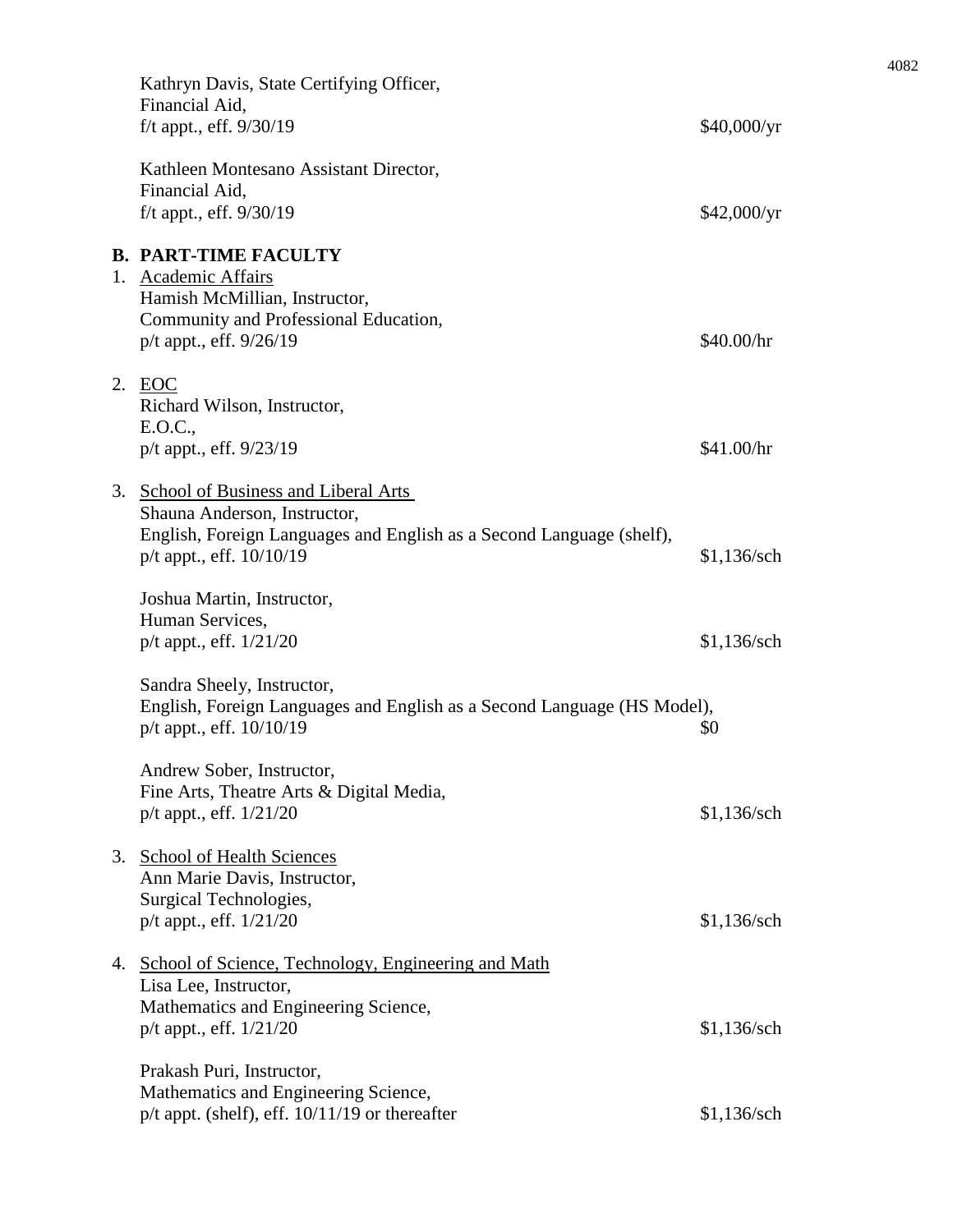#### **C. PART-TIME NON-TEACHING PROFESSIONALS**

- 1. Academic Affairs Mykha'el Wilson, PT Education Specialist, Learning Centers, p/t appt., eff. 9/30/19 \$33.09/hr
- 2. Student Affairs

Allissa Melucci, Assistant Men's and Women's Track and Field Coach, Intercollegiate Athletics, p/t appt., eff.  $9/1/19$  \$2,500/yr

# **D. RESIGNATIONS**

- 1. Jeremy Bristol, Lead Computer Programmer Analyst, Information Technology Services, eff. 11/8/19
- 2. Sarah Garrand, Deputy Chief Information Officer, Information Technology Services, eff. 11/7/19
- 3. Jacqueline Hotaling, Assistant Women's Basketball Coach, Intercollegiate Athletics, eff. 10/4/19
- 4. Frane Larose, Assistant Women's Basketball Coach, Intercollegiate Athletics, eff. 9/1/19
- 5. Myosore Benjamin Pitan, Assistant Men's Soccer Coach, Intercollegiate Athletics, eff. 8/30/19
- 6. Leah Pronovost, Advising Specialist, Liberal Arts, eff. 10/18/19
- 7. John Ripepi, Assistant Baseball Coach, Intercollegiate Athletics, eff. 8/31/19

#### **E. UNPAID LEAVE OF ABSENCE**

1. Valerie Lang Waldin, Associate Professor/Faculty Librarian, Library, eff. 12/31/19- 5/31/20

# **F. ADVISORY COMMITTEE APPOINTMENTS**

- 1. Business Administration Department Chris R. Meyer, Ph.D., Director of Undergraduate Education, RPI
- 2. Paramedic Department David Massaro, Firefighter/Paramedic, Schenectady Fire Department
- 3. Respiratory Care Department Maureen M. Dixon, MS, RRT, AE-C, Supervisor, Cardio-Respiratory Services, Albany Medical Center

#### **G. HVCC MONTHLY FINANCIAL REPORTS**

- 1. 2019-2020 Fiscal Year Operating Budget Summary as of 9/30/19
- 2. Capital Expenditures, September 2019 and cumulative

#### **H. HVCC FOUNDATION, INC. IN-KIND DONATIONS**

- 1. In-Kind Donations to the Gene F. Haas Center for Advanced Manufacturing Skills, January-September, 2019
- 2. In-Kind General Donations to the College, January-September 2019

#### **NOVEMBER MEETING**

The next monthly meeting of the Board of Trustees will be held on Tuesday, November 26, 2019.